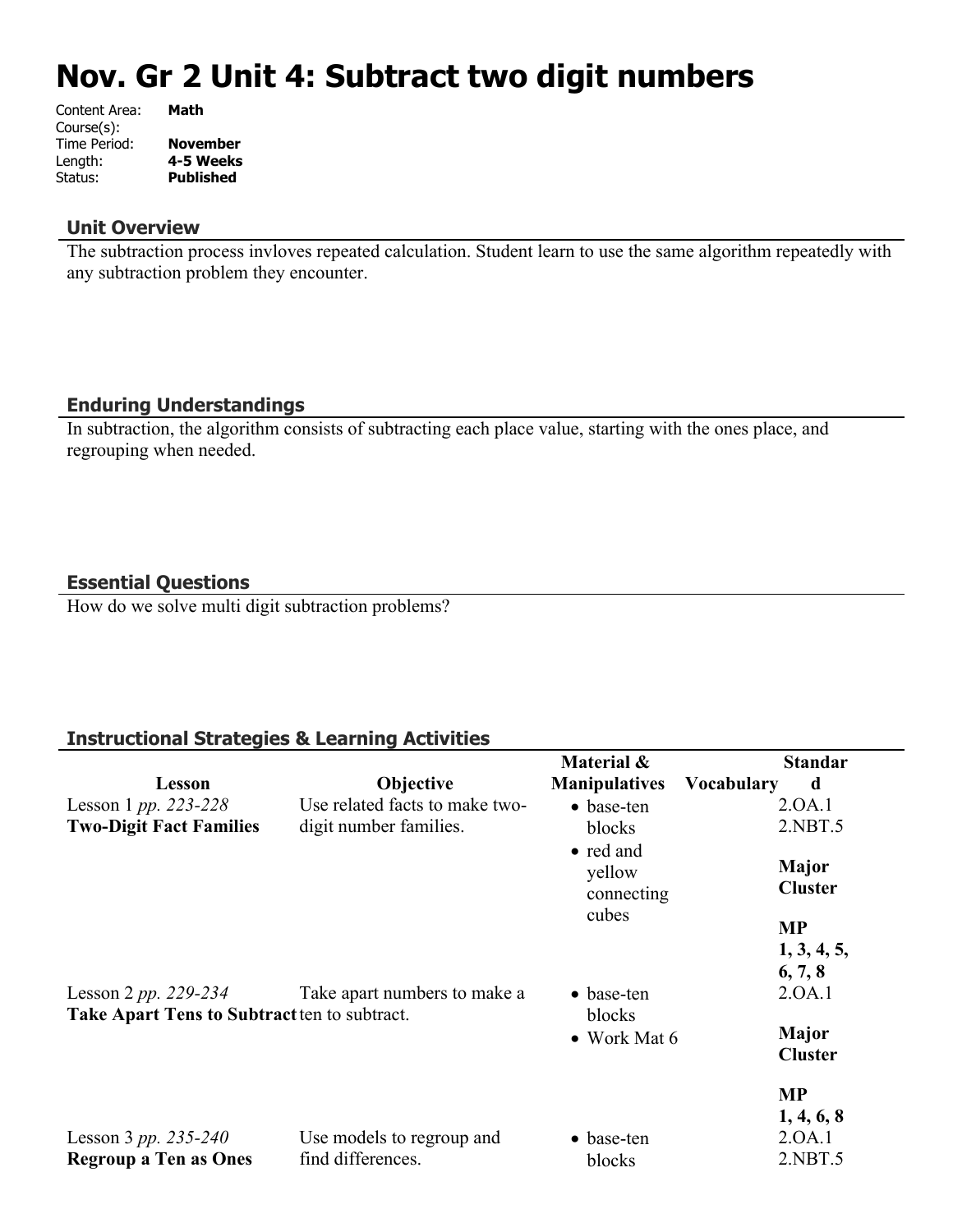|                                                                                                 |                                                                                         | • Work Mat 6                                                               | 2.NBT.9                                                                              |
|-------------------------------------------------------------------------------------------------|-----------------------------------------------------------------------------------------|----------------------------------------------------------------------------|--------------------------------------------------------------------------------------|
|                                                                                                 |                                                                                         |                                                                            | <b>Major</b><br><b>Cluster</b>                                                       |
| Lesson 4 pp. 241-246<br><b>Subtract From a Two-Digit</b><br><b>Number</b>                       | Subtract one-digit numbers<br>from two-digit numbers.                                   | • base-ten<br>blocks<br>• Work Mat 6                                       | <b>MP</b><br>1, 2, 3, 4,<br>5, 6<br>2.0A.1<br>2.NBT.5<br>2.NBT.9                     |
|                                                                                                 |                                                                                         |                                                                            | <b>Major</b><br><b>Cluster</b>                                                       |
|                                                                                                 |                                                                                         |                                                                            | <b>MP</b><br>1, 2, 4, 5,<br>6, 8                                                     |
| <b>Check My Progress</b><br>Lesson 5 pp. 249-254<br><b>Subtract Two-Digit</b><br><b>Numbers</b> | Subtract two-digit numbers.                                                             | • base-ten<br>blocks<br>• Work Mat 6                                       | 2.0A.1<br>2.NBT.5<br>2.NBT.9                                                         |
|                                                                                                 |                                                                                         |                                                                            | <b>Major</b><br><b>Cluster</b>                                                       |
| Lesson 6 pp. 255-260<br><b>Rewrite Two-Digit</b><br><b>Subtraction</b>                          | Rewrite a horizontal two-digit<br>subtraction problem vertically<br>before subtracting. | • number<br>cubes<br>• Work Mat 6<br>(opt.)<br>• base-ten<br>blocks (opt.) | <b>MP</b><br>2, 3, 5, 6,<br>8<br>2.0A.1<br>2.NBT.5<br><b>Major</b><br><b>Cluster</b> |
| Lesson 7 pp. 261-266<br><b>Check Subtraction</b>                                                | Use addition to check<br>subtraction.                                                   | • connecting<br>cubes                                                      | <b>MP</b><br>1, 2, 3, 4,<br>5, 6, 8<br>2.0A.1<br>2.NBT.5                             |
|                                                                                                 |                                                                                         |                                                                            | <b>Major</b><br><b>Cluster</b>                                                       |
| Lesson 8 pp. 267-272<br><b>Problem-Solving Strategy:</b><br><b>Write a Number Sentence</b>      | Write a number sentence to<br>solve problems.                                           | • connecting<br>cubes                                                      | <b>MP</b><br>1, 2, 3, 5,<br>6<br>2.0A.1                                              |
|                                                                                                 |                                                                                         |                                                                            | <b>Major</b><br><b>Cluster</b>                                                       |
|                                                                                                 |                                                                                         |                                                                            | <b>MP</b>                                                                            |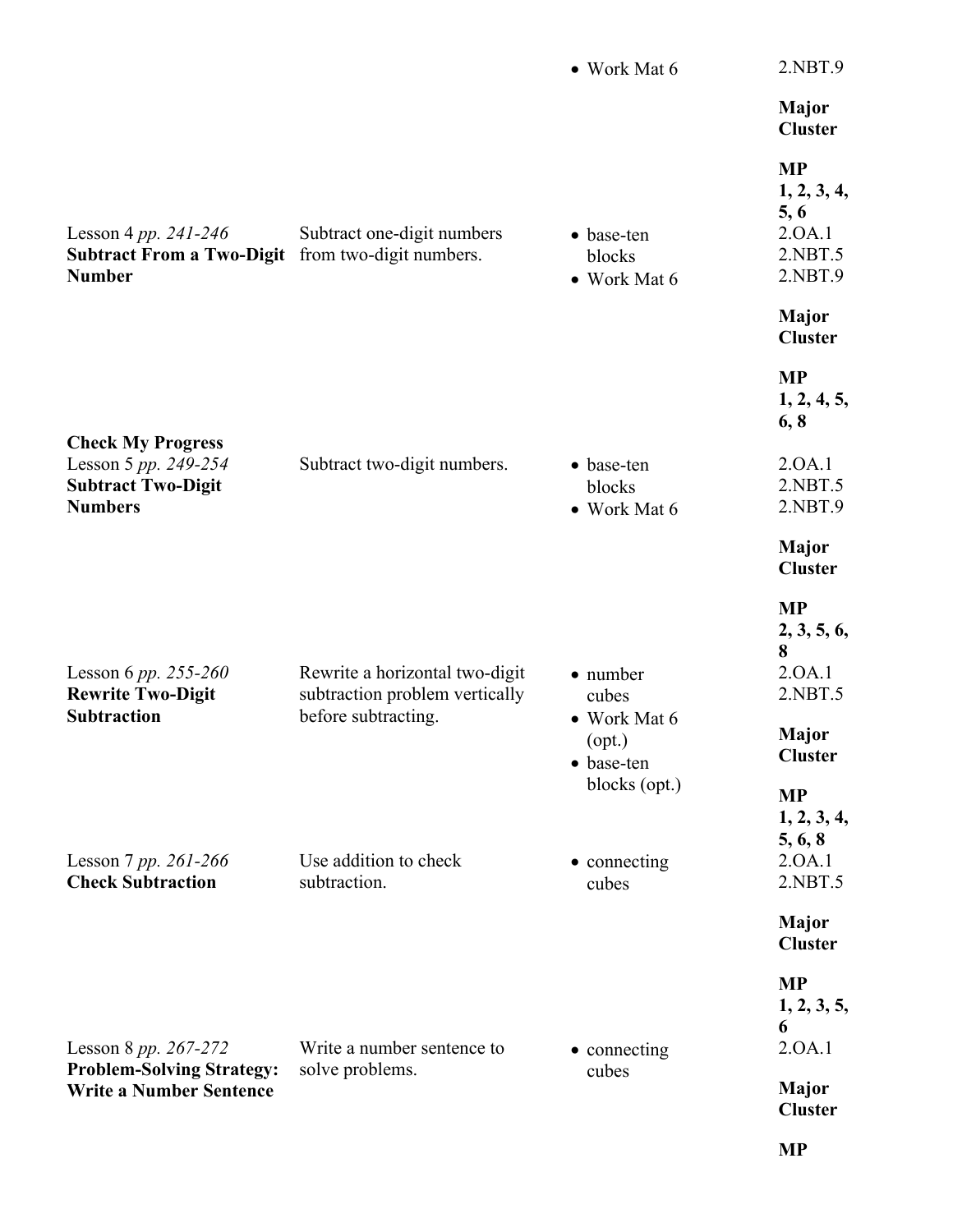|                                                       |                                           | 1, 2, 3, 4,<br>6 |
|-------------------------------------------------------|-------------------------------------------|------------------|
| Lesson 9 pp. 273-278<br><b>Two-Step Word Problems</b> | Read and solve two-step word<br>problems. | 2.0A.1           |
|                                                       |                                           | Major            |
|                                                       |                                           | <b>Cluster</b>   |
|                                                       |                                           | <b>MP</b>        |
|                                                       |                                           | 1, 3, 5, 6,      |
|                                                       |                                           |                  |
| <b>Fluency Practice</b>                               |                                           |                  |
| <b>My Review and Reflect</b>                          |                                           |                  |

# **Integration of Career Readiness, Life Literacies and Key Skills**

|                 | Critical thinkers must first identify a problem then develop a plan to address it to<br>effectively solve the problem. |
|-----------------|------------------------------------------------------------------------------------------------------------------------|
| TECH.9.4.2.Cl.1 | Demonstrate openness to new ideas and perspectives (e.g., 1.1.2.CR1a, 2.1.2.EH.1,<br>6.1.2. Civics CM. 2).             |
|                 | Brainstorming can create new, innovative ideas.                                                                        |
| TECH.9.4.2.CT.2 | Identify possible approaches and resources to execute a plan (e.g., 1.2.2.CR1b, 8.2.2.ED.3).                           |
| TECH.9.4.2.CI.2 | Demonstrate originality and inventiveness in work (e.g., 1.3A.2CR1a).                                                  |
| WRK.9.2.2.CAP.1 | Make a list of different types of jobs and describe the skills associated with each job.                               |
| TECH.9.4.2.CT.3 | Use a variety of types of thinking to solve problems (e.g., inductive, deductive).                                     |
|                 | Different types of jobs require different knowledge and skills.                                                        |

### **Technology Integration**

Students will interact with the SmartBaord, Ipads, chromebooks and document camera.

| TECH.8.1.2   | Educational Technology: All students will use digital tools to access, manage, evaluate, and<br>synthesize information in order to solve problems individually and collaborate and to<br>create and communicate knowledge. |
|--------------|----------------------------------------------------------------------------------------------------------------------------------------------------------------------------------------------------------------------------|
| TECH.8.1.2.A | Technology Operations and Concepts: Students demonstrate a sound understanding of<br>technology concepts, systems and operations                                                                                           |

# **Interdisciplinary Connections**

| LA.RI.2.4 | Determine the meaning of words and phrases in a text relevant to a grade 2 topic or<br>subject area.                                                                                    |
|-----------|-----------------------------------------------------------------------------------------------------------------------------------------------------------------------------------------|
| LA.RI.2.5 | Know and use various text features (e.g., captions, bold print, subheadings, glossaries,<br>indexes, electronic menus, icons) to locate key facts or information in a text efficiently. |
| LA.RF.2.3 | Know and apply grade-level phonics and word analysis skills in decoding words.                                                                                                          |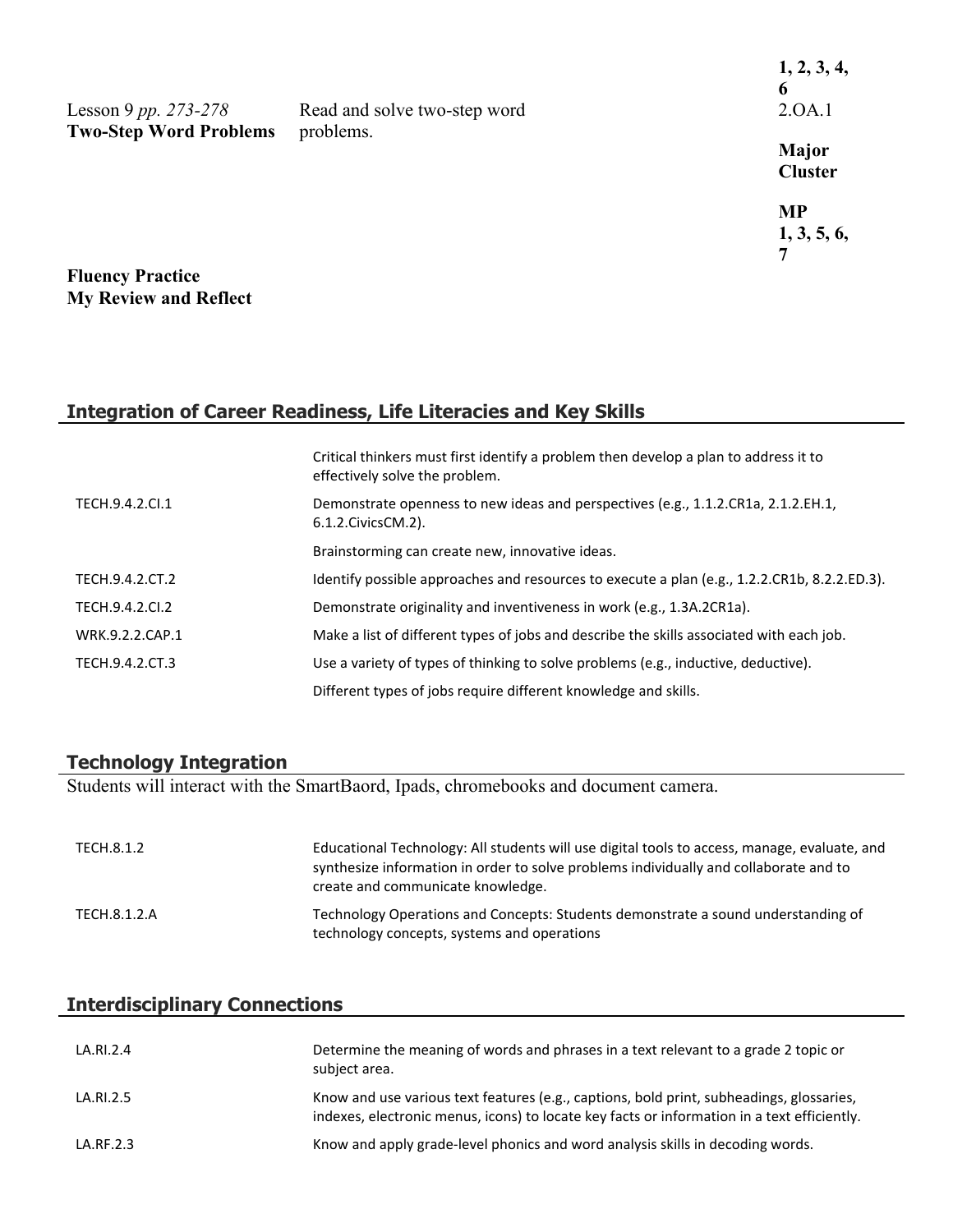#### **Differentiation**

Each My Math unit throughout the series offers "approaching level", "on level" and "Beyond level" differentiated instructional hands-on choices, as well as ELL differentiated support. Please refer to the teacher edition for the activities.

#### **Modifications & Accommodations**

IEP and 504 accommodations will be followed.

### **Benchmark Assessments**

AIMSweb

### **Formative Assessments**

Teacher observation

Student conferences

Discussion

Activities

games

homework

whiteboard

# **Summative Assessments**

My Math chapter assessments